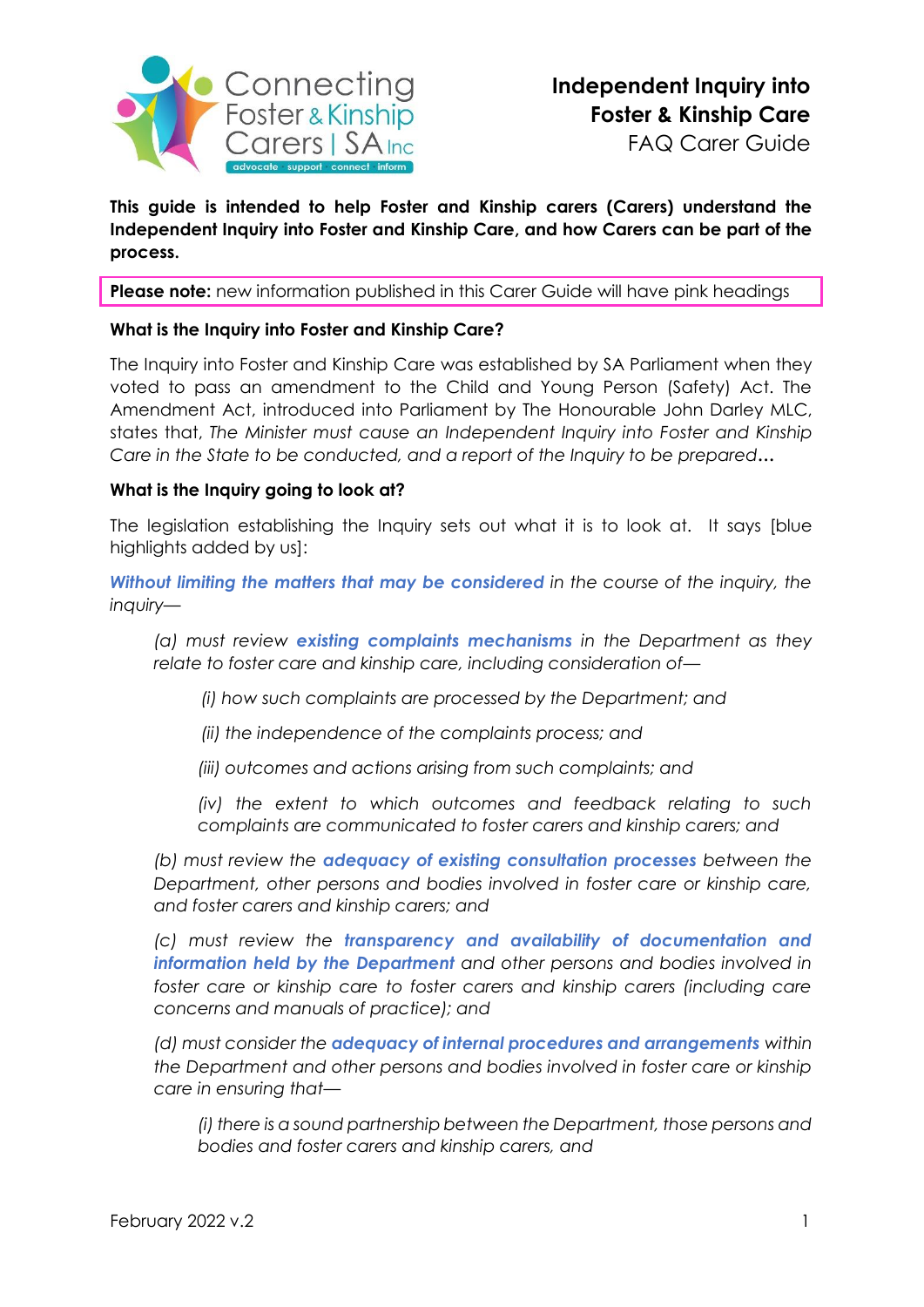

*(ii) the rights of children in foster care and kinship care (including their rights relating to safety, cultural identity, access to services and opportunities, autonomy and decision-making) are respected, addressed and realised; and* 

*(e) may make such recommendations for changes to matters affecting foster care or kinship care that the inquiry considers necessary or appropriate to improve outcomes for children and young people in foster care or kinship care, as well as foster carers and kinship carers (including, for example, the need for an independent, legislatively protected complaints system, changes to compliance procedures within the Department and any legislative changes needed to enable the recommendations to be implemented).*

The first 8 words of this excerpt from the Act: *without limiting the matters that may be considered* - are really important. The inclusion of these words mean that whilst the Inquirer **must** consider the particular things set out in the legislation, the Inquirer may receive submissions from Carers on **any** issues that Carers wish to present.

## **Who has been appointed as Inquirer?**

Dr Fiona Arney has been appointed the Independent Inquirer. Dr Arney is a former Professor from UniSA and current Director of [Arney Chong Consulting.](https://arneychongconsulting.com/)

## **I have heard that Dr Arney is not 'independent'. Is that true?**

CF&KC-SA understands that some Carers are not confident that Dr Arney is 'independent' in the way that is required by the CYPS Act. Therefore, we wrote to the Premier on 6 January 2022, advising him on these concerns and asking that they be addressed. You can see a copy of *our* letter [here.](https://cfc-sa.org.au/wp-content/uploads/2022/02/CFKC_SA-Letter-to-Premier-Independent-Inquiry_Jan2022.pdf) We received a response to our letter on 28 January 2022. You can find a copy of the answer [here.](https://cfc-sa.org.au/wp-content/uploads/2022/02/Letter_Minister-Sanderson-response_27Jan22-.pdf)

## **I thought we were going to get a former judge. Why is the Inquirer not a judge?**

The Act establishing this Inquiry does not say that the Inquirer must be a former judge. It says that *the inquiry must be conducted by a person who is independent of the Department for Child Protection and not involved in the administration, operation, or enforcement of this Act.*

## **Has the Inquiry started?**

Yes. The Act establishing the Inquiry states that it must commence not later than 1 month after the Amended Act comes into operation. The Act came into operation on 9 December 2021. The Inquiry officially commenced on 8 January 2022.

## **How long will the Inquiry run?**

The Act establishing the Inquiry says the Inquiry must be completed within 6 months after the Amending Act comes into operation. The Act came into operation on 9 December 2021. The Inquiry must therefore be completed by 9 June 2022.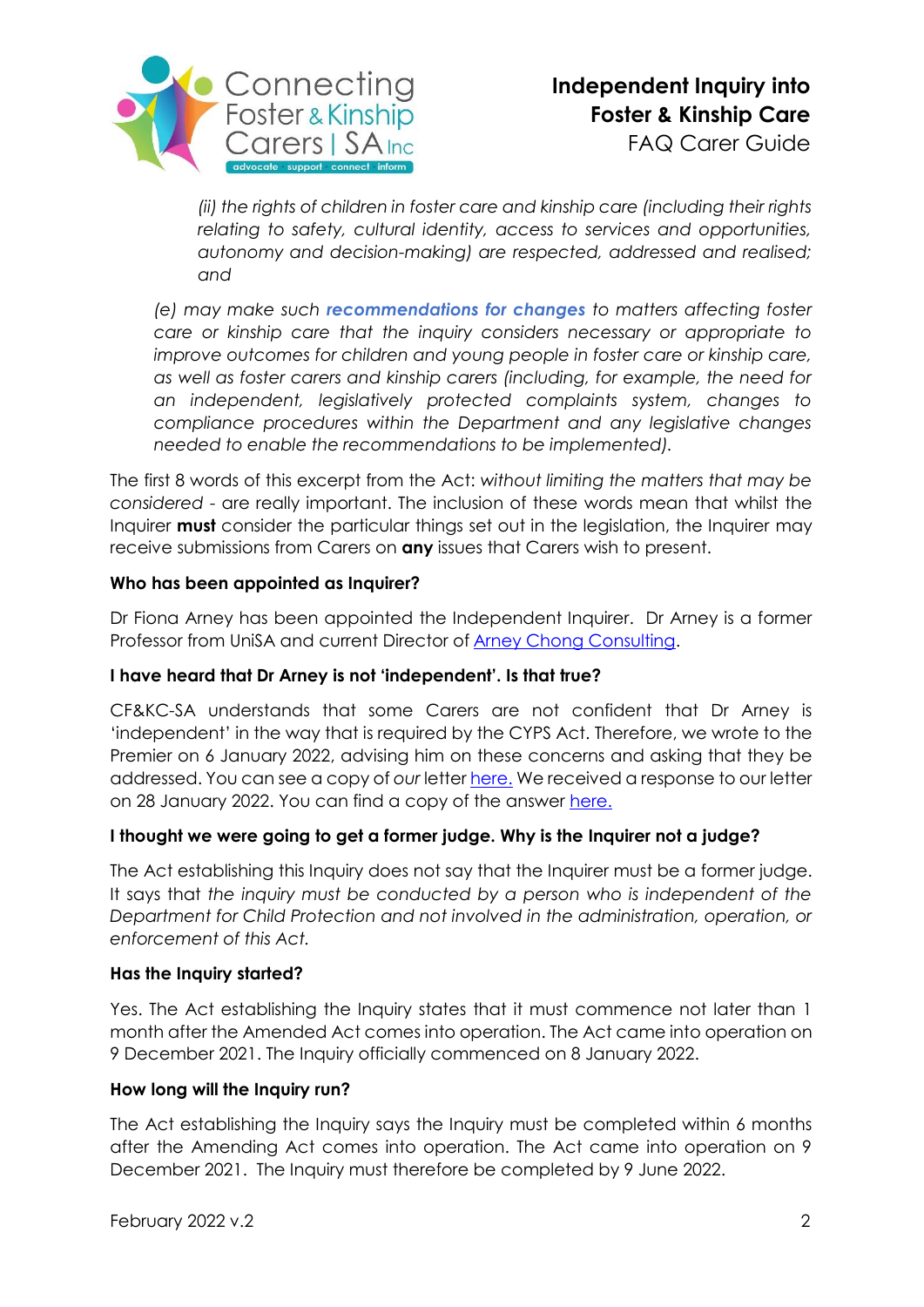

FAQ Carer Guide

# **How can I be involved in this Inquiry?**

You can be involved in the Inquiry by making a submission to the Inquiry. It is expected that most submissions will be in writing and submitted by email or post. Other ways of making submissions are currently being considered. If you would like to make a submission other than in writing, please let us, or the Inquiry, know.

## **Who can make a submission?**

The Inquiry accepts submissions from anyone. That includes current foster and kinship Carers, former foster and kinship Carers, respite Carers, emergency Carers, biological children of foster and kinship Carers, agency staff, and relevant professionals. You can also make a submission as part of a group.

## **Is there a submissions template to guide me?**

The Inquiry, as well as CF&KC-SA, are in the process of developing a template to help you construct your submissions. As soon as these templates are made available, we will share them with you. That said, you can construct your submission in any way you like – as a letter, an email, a table - whatever works for you. Remember – there is no set way to structure a submission.

### **How many words should my submission be?**

The length of your submission is up to you.

## **I have not made a submission to an inquiry before. Where can I get help?**

As your peak body, we are here to support Carers who want to make a submission. We intend to do this by

- delivering Carer information sessions regarding the inquiry
- publishing fact sheets
- sharing submission templates
- convening groups to provide group submissions, and
- providing information regarding other support services Carers can access during the submission process

We are also available to provide one on one assistance to Carers who would like help drafting their submissions. We have put together a group of existing employees and some volunteers to help you. They include: Emma Feagan (Project Officer), Jacquie Nevin (Legal Consultant), Natalie Baron (Administration and Events Coordinator), and Niamh Keller (Legal Volunteer). We encourage you to make Emma your first point of contact. She can be contacted by email: [inquiry@cfc-sa.org.au](mailto:inquiry@cfc-sa.org.au) or you can call our free phone number: 1800 732 272

CF&KC-SA hopes to meet with Carers to help make and edit submissions before the due date (3 May 2022). For those seeking this support, we encourage submissions to be made in advance where possible - this gives us time to look over it carefully. Whilst our opening hours are 9am to 5pm, we are willing to meet with you outside these hours if needs be.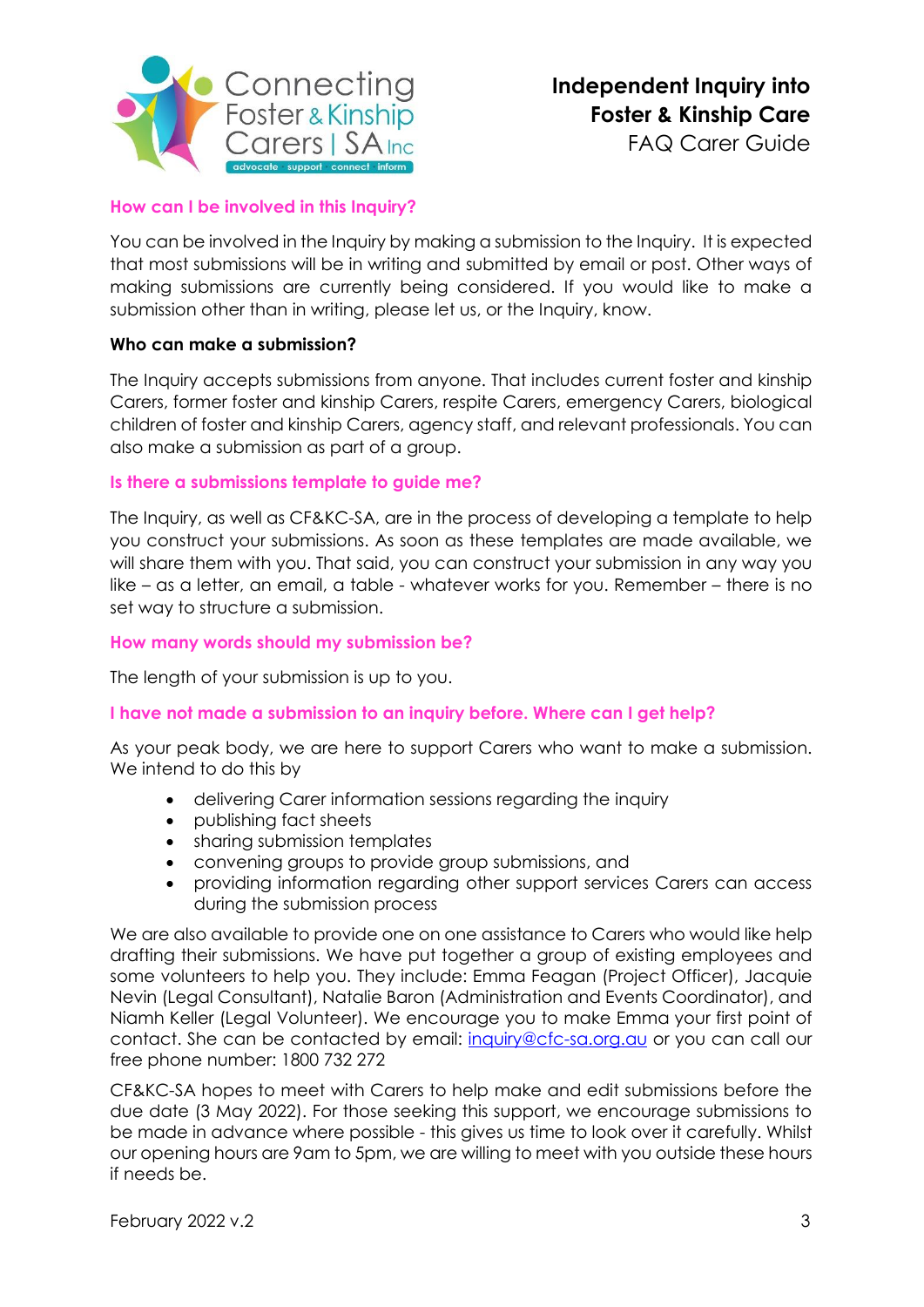

FAQ Carer Guide

## **Can I make a submission orally?**

The Inquiry has confirmed that it may allow people to make their submission orally. More information about this process is yet to be shared with us. You will be made aware as soon as we know more.

### **Can I make more than one submission?**

Yes. We have confirmed that it is possible to make more than one submission. This recognises the fact that some Carers might find it easier and more time efficient to make multiple short submissions on different topics.

### **Will CF&KC-SA make a submission?**

Yes. Our organisation was established by Carers for Carers over two decades ago. We now have over 1,000 members. Since 1 July 2017, our team has supported approximately 900 individual advocacy cases, received more than 4,873 phone call enquiries, and carried out 5 annual surveys identifying the successes and challenges for SA Carer families. All this work provides us, as the peak body, with a unique window that illustrates what works and what does not within DCP and the child protection system more generally. We will make a strong submission based on that experience, and call for input from Carers on particular topics to strengthen our submission. A copy of our submission will be made available to our members when completed.

## **What if I want to complain to the Inquirer about CF&KC-SA?**

We welcome constructive criticism. The Inquiry has its own staff who are able to assist Carers who want to make submissions about us. We will provide details of those staff when that information comes to hand. At the moment, you can contact the Inquiry directly at [Carer.Inquiry@sa.gov.au](mailto:Carer.Inquiry@sa.gov.au)

#### **Do I need to consider any legal matters?**

Yes. We are creating a Carer Guide on this topic and will share it with you when it is complete.

#### **When are the submissions due and where do I submit them?**

The last day for lodging a submission is **3 May 2022**. Submissions can be lodged with the Inquiry via the Inquiry email address: [carer.submissions@sa.gov.au](mailto:carer.submissions@sa.gov.au)

We understand that the Inquiry may also be accepting submissions by post. We will provide details of the Inquiry's postal address when it comes to hand.

#### **How can I be sure that my submission will be confidential?**

February 2022 v.2 4 The Inquiry must meet all government rules and legislation in relation to confidentially, security of information, privacy, etc. We understand that confidentiality is an important issue and we have forcefully communicated this to the Inquiry on behalf of Carers. We expect the Inquiry will provide detailed information on how submissions will be kept confidential and, how the names of people who made submissions, and any